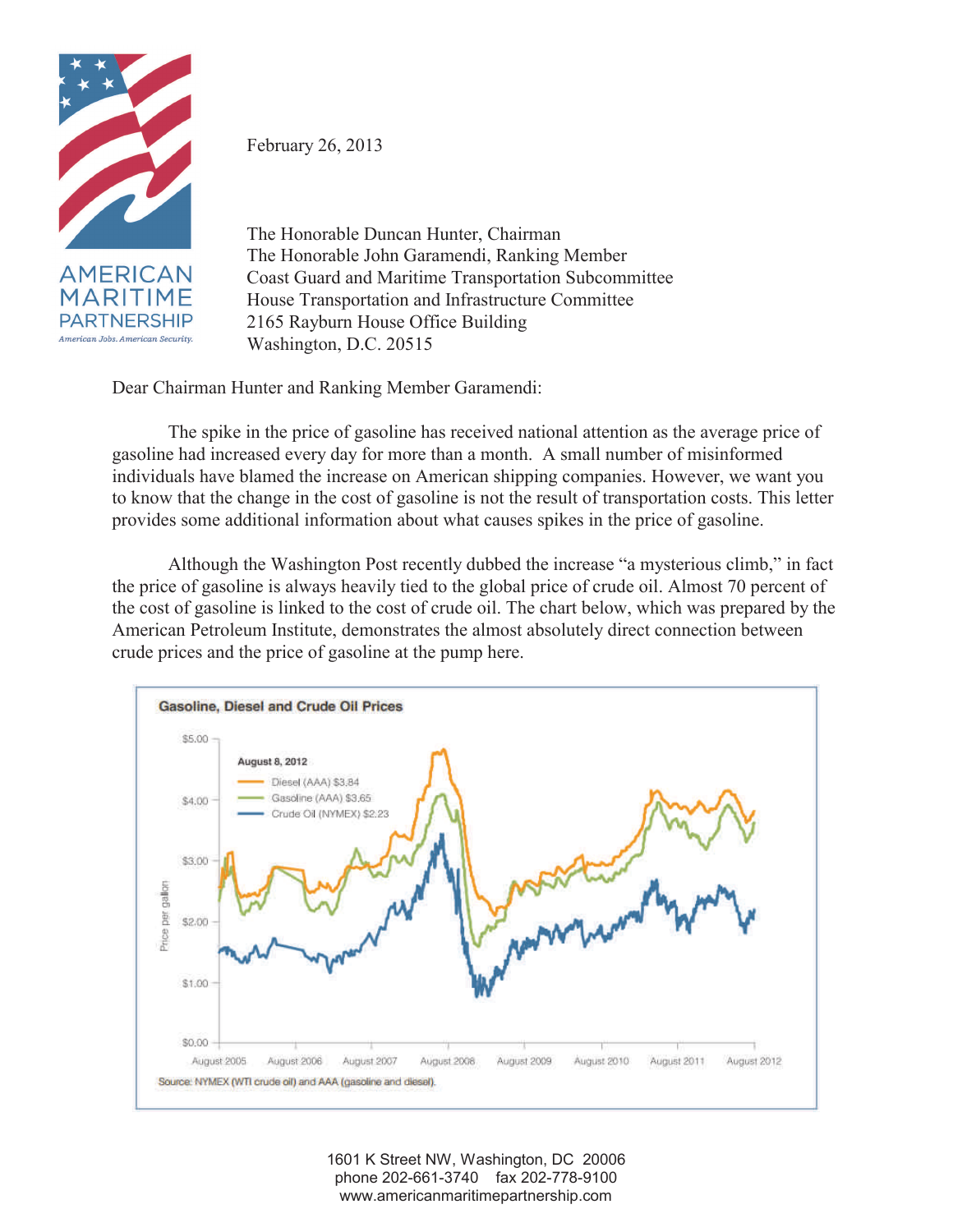February 26, 2013 Page 2

And, as the chart below clearly shows, the price of crude has spiked recently. Not surprisingly, the jump in gasoline has accompanied this jump in crude.



An incredibly complex range of factors impacts the price of crude oil in the global marketplace. Many experts say the recent spike in crude oil prices is tied to more demand in an improving economy throughout the world, particularly in China. Other factors include the value of the dollar, geopolitical issues, global supply/demand, inflation, and weather, just to name a few. However, as the following chart shows, the price of crude is overwhelmingly the driving factor. Crude oil, combined with federal, state and local taxes, accounts for 82% of the ultimate price of gas for consumers.



## What do we pay for in a gallon of Regular Grade gasoline?

Source: Energy Information Administration.